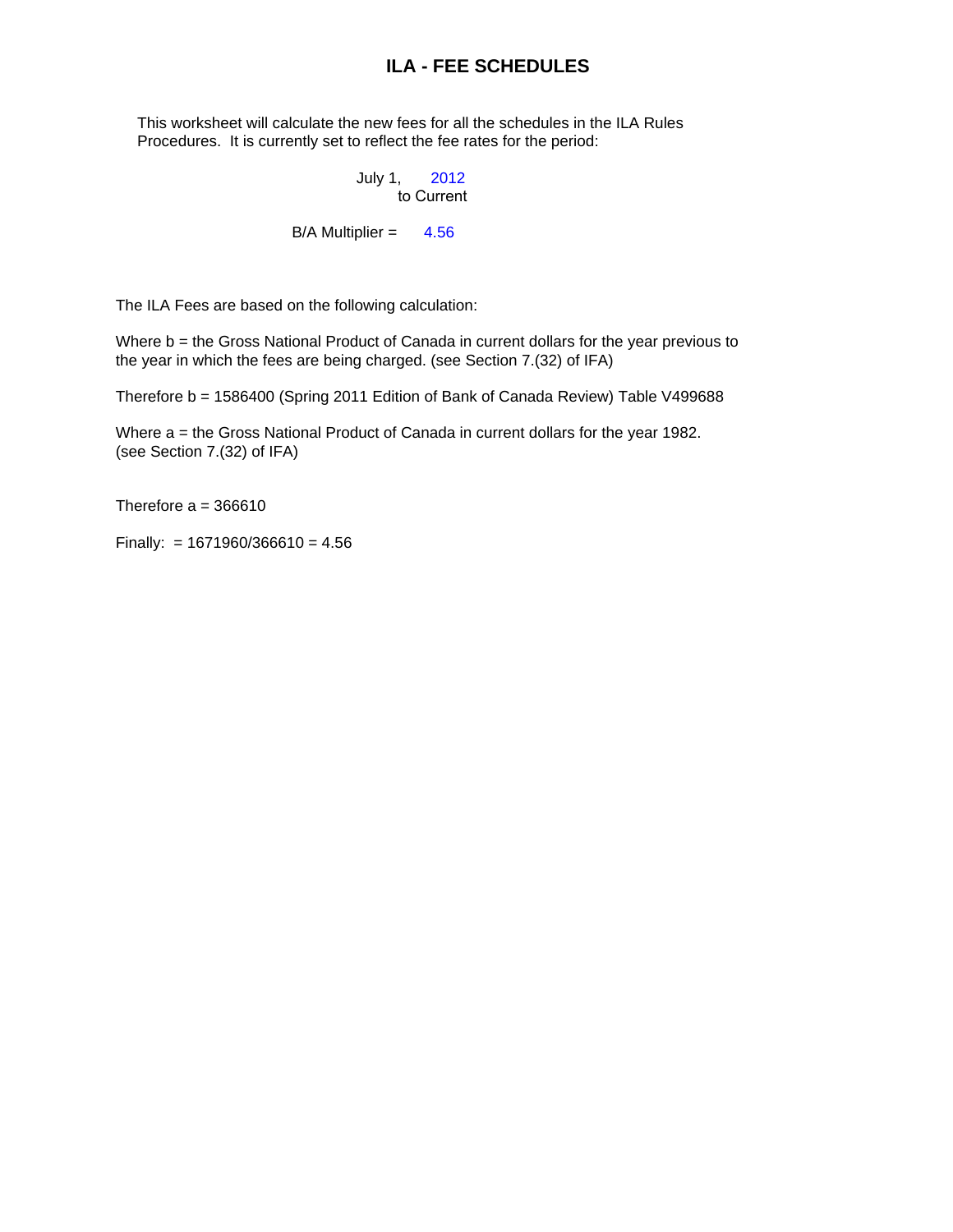## **SCHEDULE II b/a = 4.56 INITIAL APPLICATION, RENEWAL, ASSIGNMENT OF A RIGHT**

| <b>Type of Right</b>                                                                   | 1982                                  | <b>Current</b>                  | GST                         |
|----------------------------------------------------------------------------------------|---------------------------------------|---------------------------------|-----------------------------|
| Land Use Licence                                                                       | \$10.00                               | \$45.61                         | \$2.28                      |
| Land Use Licence 7(1)(b) fishing                                                       | \$0.00                                | \$0.00                          | \$0.00                      |
| Land Use Permit Class A                                                                | \$2,000.00                            | \$9,121.19                      | \$456.06                    |
| Land Use Permit Class B                                                                | \$200.00                              | \$912.12                        | \$45.61                     |
| Land Use Permit Class C<br>Tourism: Inuvialuit 0-100 days<br>Non-Inuvialuit 0-100 days | \$50.00<br>\$20.00<br>\$35.00         | \$228.03<br>\$91.21<br>\$159.62 | \$11.40<br>\$4.56<br>\$7.98 |
| <b>Grazing Permit</b>                                                                  | \$2,000.00                            | \$9,121.19                      | \$456.06                    |
| Residential Lease: Inuvialuit<br>Non-Inuvialuit                                        | \$10.00<br>\$200.00                   | \$0.00<br>\$912.12              | \$0.00<br>\$45.61           |
| <b>Commercial Lease Class 1</b>                                                        | \$2,000.00                            | \$9,121.19                      | \$456.06                    |
| <b>Commercial Lease Class 2</b>                                                        | \$1,000.00                            | \$4,560.60                      | \$228.03                    |
| <b>Commercial Lease Class 3</b>                                                        | \$500.00                              | \$2,280.30                      | \$114.01                    |
| Well site Lease: drilling a well<br>completed well                                     | see Land Use Permit Cl. A<br>\$500.00 | \$2,280.30                      | \$114.01                    |
| Public Lease                                                                           | \$100.00                              | \$456.06                        | \$22.80                     |
| <b>Quarry Licence</b>                                                                  | \$10.00                               | \$45.61                         | \$2.28                      |
| <b>Quarry Concession</b>                                                               | \$1,000.00                            | \$4,560.60                      | \$228.03                    |
| Reconnaissance Permit                                                                  | \$1,000.00                            | \$4,560.60                      | \$228.03                    |
| Concession: Coal                                                                       | \$1,000.00                            | \$4,560.60                      | \$228.03                    |
| Minerals:<br>plus \$/ha                                                                | \$4,000.00<br>\$4.00                  | \$18,242.38<br>\$18.24          | \$912.12<br>\$0.91          |
| Petroleum:<br>plus \$/ha                                                               | \$8,000.00<br>\$8.00                  | \$36,484.77<br>\$36.48          | \$1,824.24<br>\$1.82        |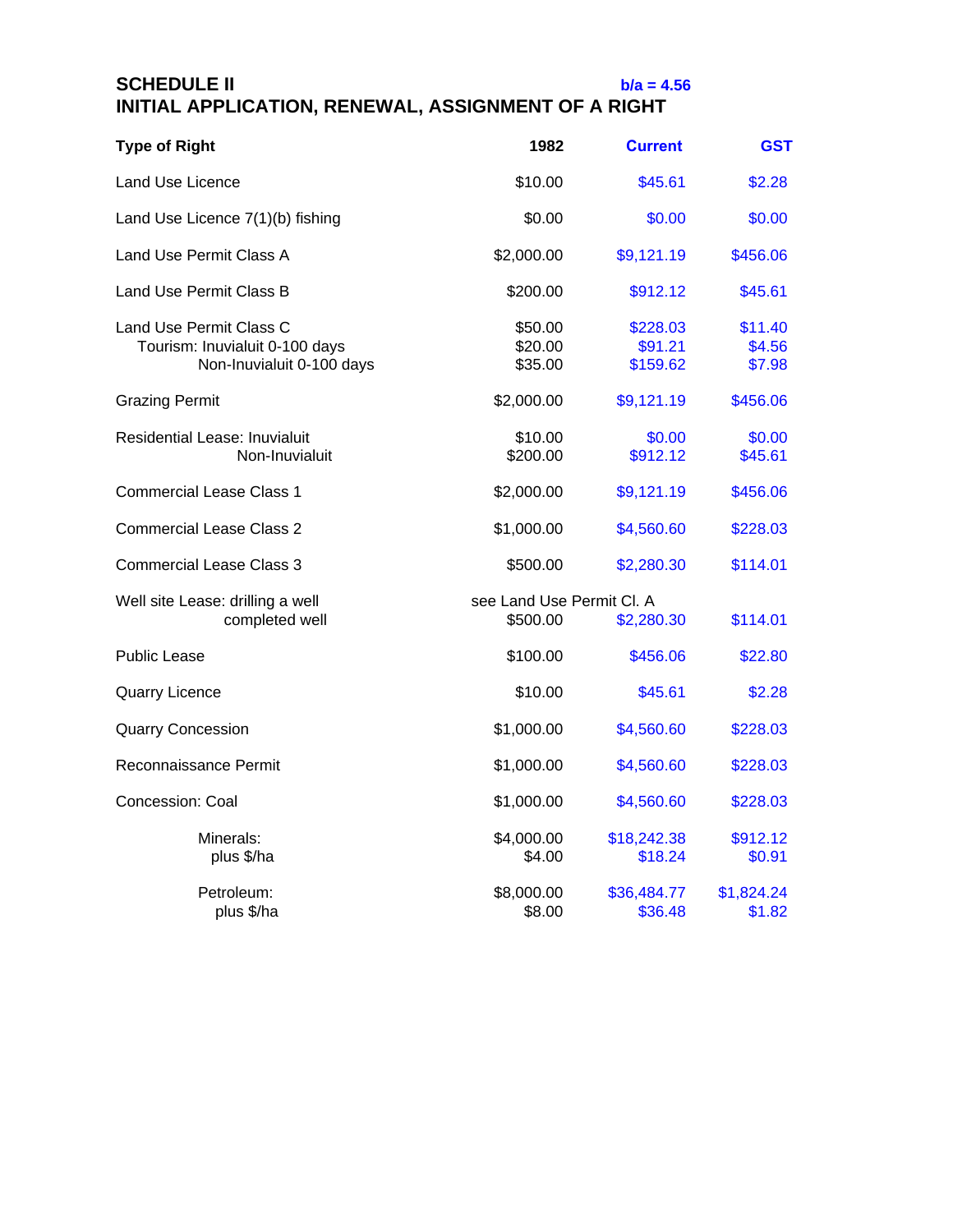| <b>SCHEDULE II (cont'd)</b>           |                     | $b/a = 4.56$           |                     |
|---------------------------------------|---------------------|------------------------|---------------------|
| <b>Type of Right</b>                  | 1982                | <b>Current</b>         | <b>GST</b>          |
| Public Right-of-Way                   | \$100.00            | \$456.06               | \$22.80             |
| Temporary Right-of-Way:<br>plus \$/km | \$400.00<br>\$40.00 | \$1,824.24<br>\$182.42 | \$91.21<br>\$9.12   |
| Permanent Right-of-Way:<br>plus \$/km | \$800.00<br>\$80.00 | \$3,648.48<br>\$364.85 | \$182.42<br>\$18.24 |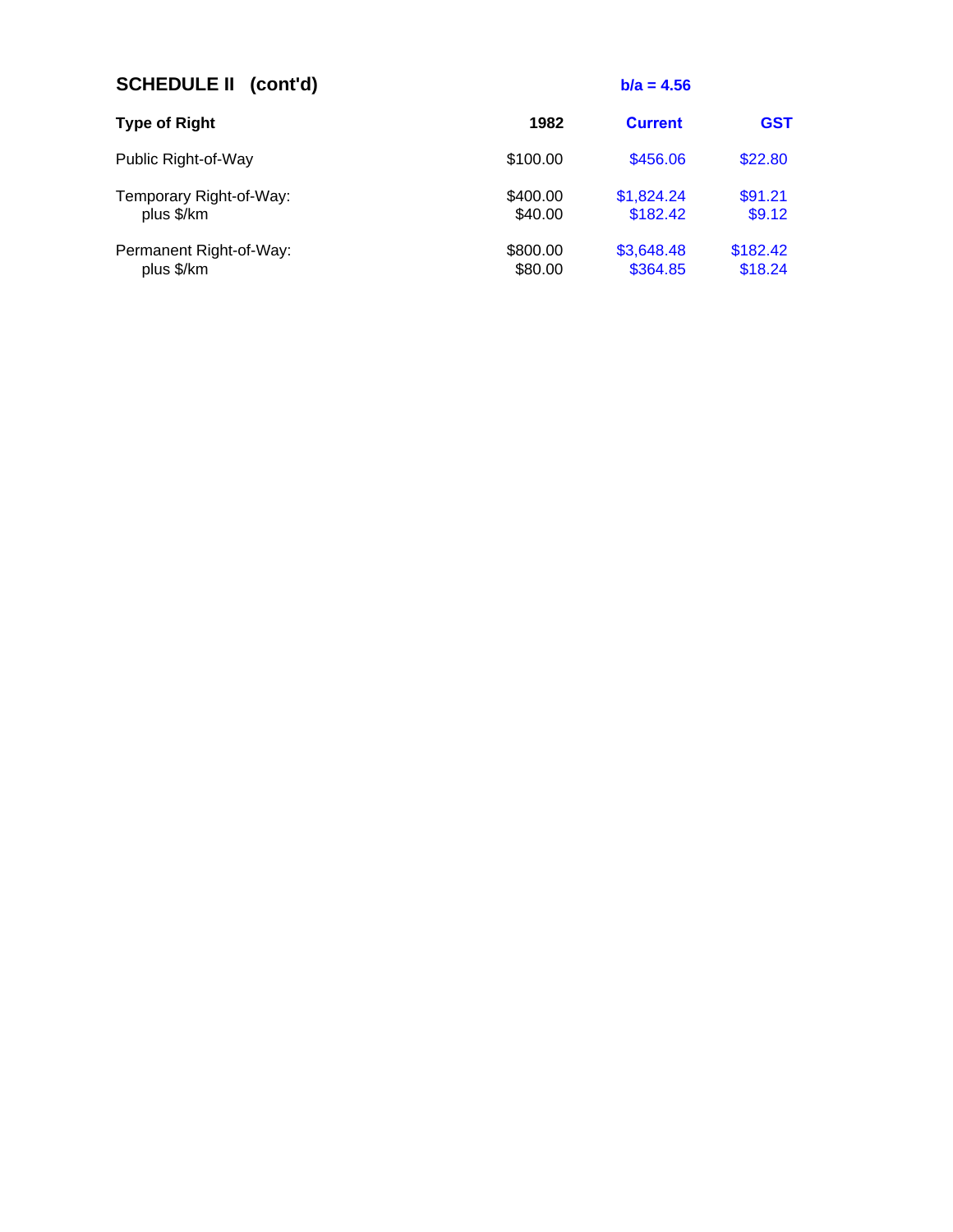# **SCHEDULE III b/a = 4.56 ACCESS ADMINISTRATION FEES PER YEAR**

| <b>Type of Right</b>                               | 1982                                  | <b>Current</b> | <b>GST</b> |
|----------------------------------------------------|---------------------------------------|----------------|------------|
| Land Use Licence: 1-50 man days                    | \$50.00                               | \$228.03       | \$11.40    |
| 50-100 man days                                    | \$100.00                              | \$456.06       | \$22.80    |
| Land Use Permit Class A: Well                      | \$8,000.00                            | \$36,484.77    | \$1,824.24 |
| Seismic Survey                                     | \$1,000.00                            | \$4,560.60     | \$228.03   |
| Other:                                             | \$3,000.00                            | \$13,681.79    | \$684.09   |
| plus \$/ha                                         | \$300.00                              | \$1,368.18     | \$68.41    |
| <b>Quarry permits</b>                              | \$0.00                                | \$0.00         | \$0.00     |
|                                                    |                                       |                |            |
| Land Use Permit Class B:                           | \$600.00                              | \$2,736.36     | \$136.82   |
| plus \$/ha                                         | \$300.00                              | \$1,368.18     | \$68.41    |
| Land Use Permit Class C:                           | \$150.00                              | \$684.09       | \$34.20    |
| plus \$/ha                                         | \$150.00                              | \$684.09       | \$34.20    |
| Tourism: Inuvialuit 0-100 days                     | \$20.00                               | \$91.21        | \$4.56     |
| Non-Inuvialuit 0-100 days                          | \$125.00                              | \$570.07       | \$28.50    |
| <b>Grazing Permit</b>                              | \$1,000.00                            | \$4,560.60     | \$228.03   |
| Residential Lease: Inuvialuit                      | \$0.00                                | \$0.00         | \$0.00     |
| Non-Inuvialuit                                     | \$1,200.00                            | \$5,472.71     | \$273.64   |
| <b>Commercial Lease Class 1:</b>                   | \$2,000.00                            | \$9,121.19     | \$456.06   |
| plus \$/ha                                         | \$200.00                              | \$912.12       | \$45.61    |
| <b>Commercial Lease Class 2</b>                    | \$1,000.00                            | \$4,560.60     | \$228.03   |
| <b>Commercial Lease Class 3</b>                    | \$600.00                              | \$2,736.36     | \$136.82   |
| Well-Site Lease: drilling a well<br>completed well | see Land Use Permit Cl. A<br>\$300.00 | \$1,368.18     | \$68.41    |
| Public Lease:                                      | \$500.00                              | \$2,280.30     | \$114.01   |
| plus \$/ha                                         | \$50.00                               | \$228.03       | \$11.40    |
| <b>Quarry Licence</b>                              | \$0.00                                | \$0.00         | \$0.00     |
| <b>Quarry Concession</b>                           | \$12,000.00                           | \$54,727.15    | \$2,736.36 |
| Reconnaissance Permit:                             | \$12,000.00                           | \$54,727.15    | \$2,736.36 |
| plus \$/sq km                                      | \$12.00                               | \$54.73        | \$2.74     |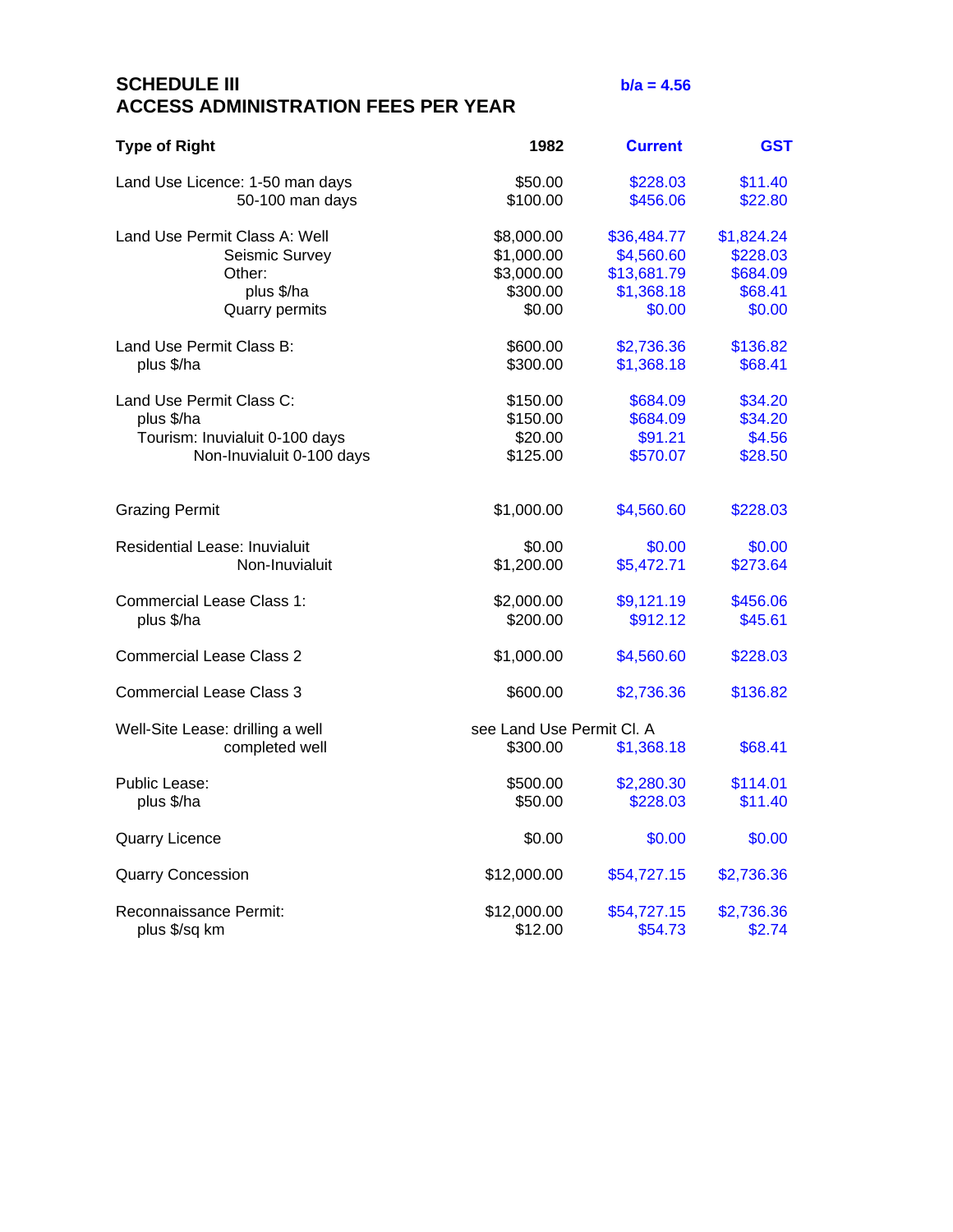| <b>SCHEDULE III (cont'd)</b>                           |                 | $b/a = 4.56$   |             |
|--------------------------------------------------------|-----------------|----------------|-------------|
| <b>Type of Right</b>                                   | 1982            | <b>Current</b> | <b>GST</b>  |
| Concession: Coal                                       | \$12,000.00     | \$54,727.15    | \$2,736.36  |
| Minerals:                                              | \$48,000.00     | \$218,908.59   | \$10,945.43 |
| plus \$/sq km                                          | \$48.00         | \$218.91       | \$10.95     |
| Petroleum:                                             | \$82,000.00     | \$373,968.85   | \$18,698.44 |
| plus \$/km                                             | \$56.00         | \$255.39       | \$12.77     |
| Public Right-of-Way:                                   | \$500.00        | \$2,280.30     | \$114.01    |
| plus \$/km                                             | \$50.00         | \$228.03       | \$11.40     |
| Temporary Right-of-Way: road (\$/km)<br>seismic survey | \$100.00<br>N/A | \$456.06       | \$22.80     |
| Permanent Right-of-Way: pipeline                       | \$1,200.00      | \$5,472.71     | \$273.64    |
| plus \$/cm-km                                          | \$15.00         | \$68.41        | \$3.42      |
| Other Permanent Right-of-Way:                          | \$1,200.00      | \$5,472.71     | \$273.64    |
| plus \$/km                                             | \$600.00        | \$2,736.36     | \$136.82    |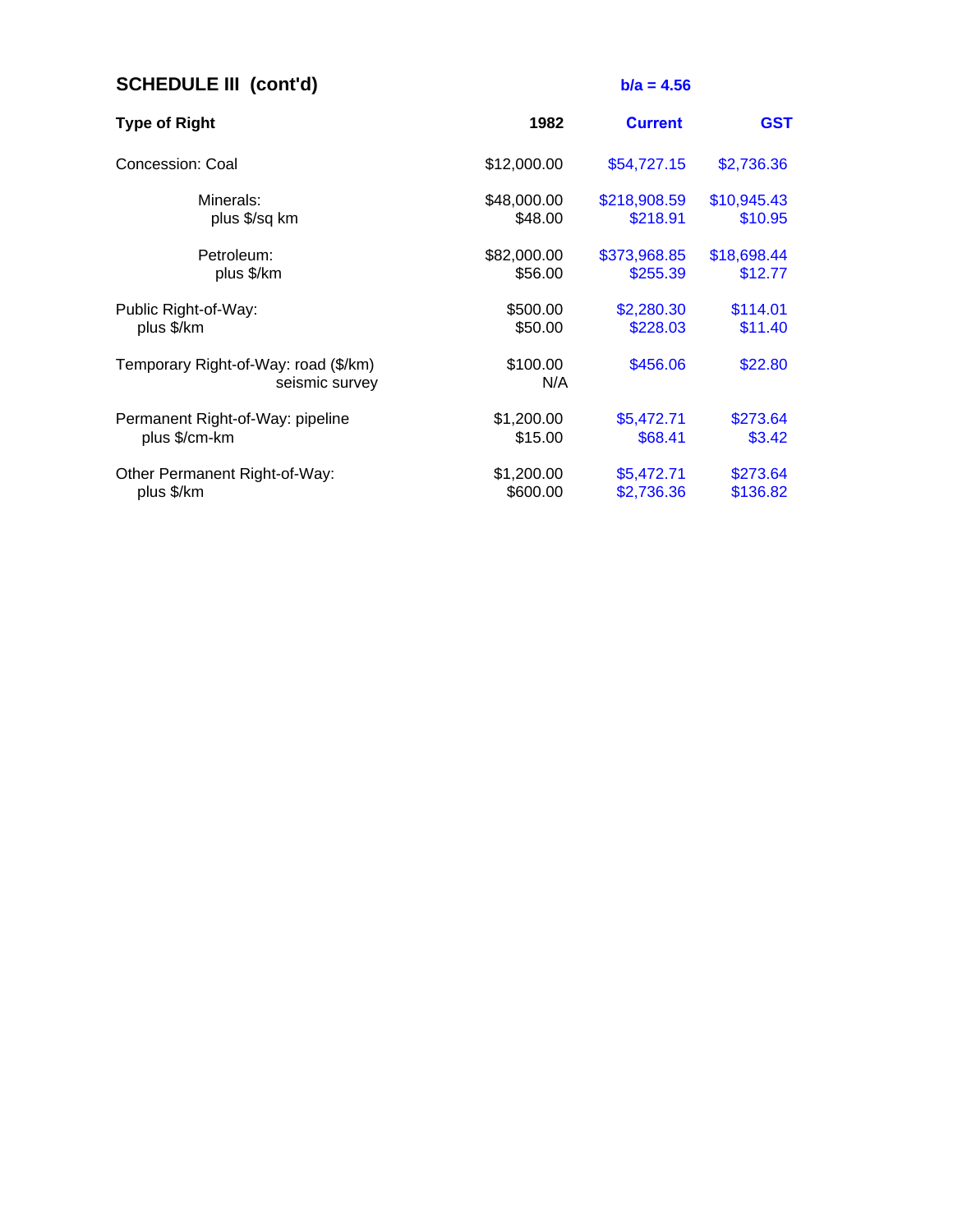| <b>SCHEDULE IV</b>                     |  |
|----------------------------------------|--|
| <b>INSPECTION AND ENFORCEMENT FEES</b> |  |

**b/a = 4.56** 

|                                                                         | 1982                 | <b>Current</b>           | <b>GST</b>           |
|-------------------------------------------------------------------------|----------------------|--------------------------|----------------------|
| <b>Basic Inspection Fees</b>                                            | \$300.00             | \$1,368.18               | \$68.41              |
| Additional Inspection Fees (\$/day)<br>(plus travel & lodging expenses) | \$250.00             | \$1,140.15               | \$57.01              |
| Enforcement Fees: first 30 days (\$/day)<br>after 30 days (\$/day)      | \$500.00<br>\$800.00 | \$2,280.30<br>\$3,648.48 | \$114.01<br>\$182.42 |

## **SCHEDULE VIII b/a = 4.56 CAMPSITE FEES**

|                        | 1982   | <b>Current</b> | <b>GST</b> |
|------------------------|--------|----------------|------------|
| \$/calendar day/person | \$4.00 | \$18.24        | \$0.91     |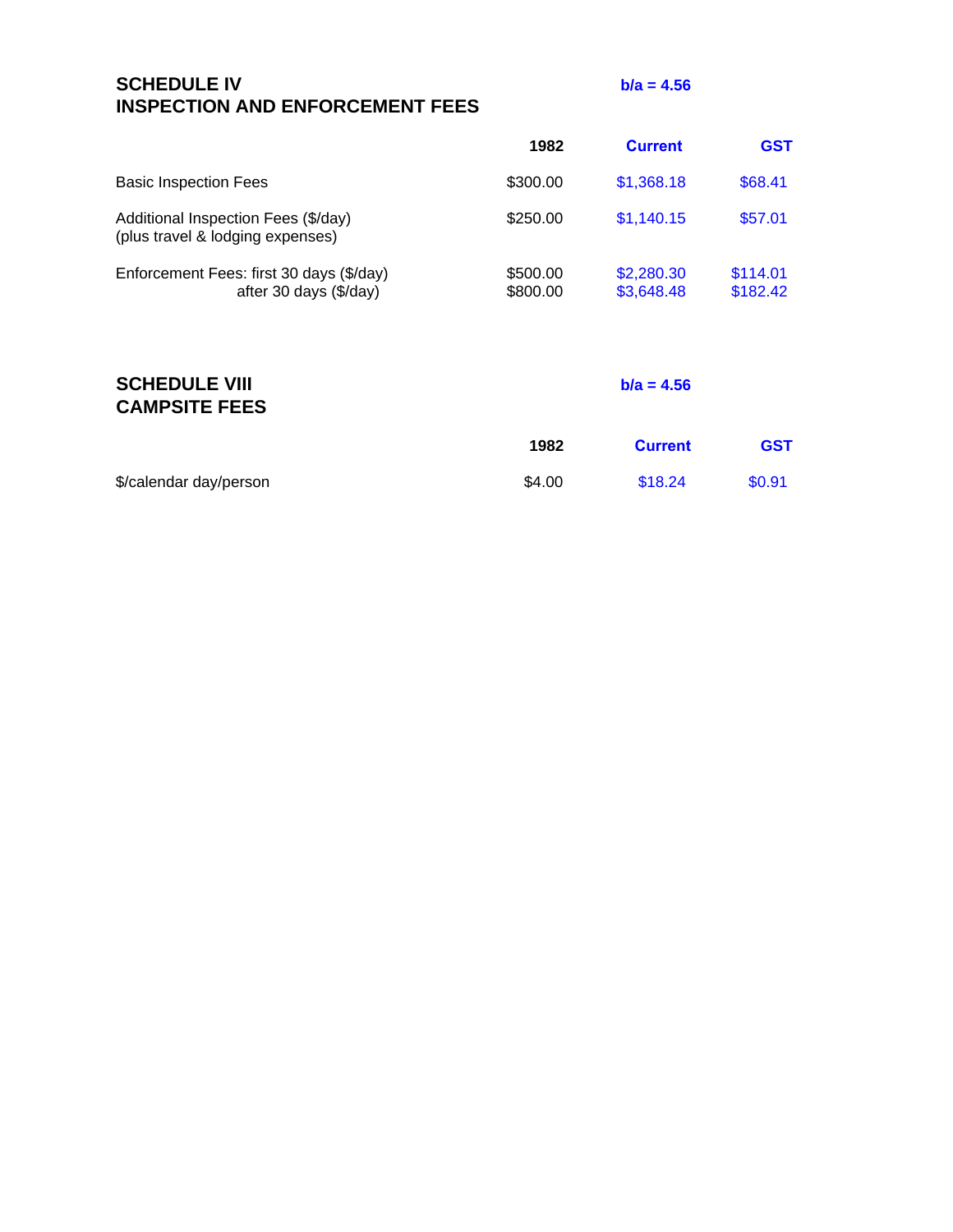**SCHEDULE V b/a = 4.56 LAND RECLAMATION FEES**

| \$/cubic yard of sand and gravel<br>or other surface material | 1982<br>\$0.30 | <b>Current</b><br>actual)<br>1.368178719 | <b>Current</b><br>(rounded)<br>\$1.37 | <b>GST</b><br>exempt |
|---------------------------------------------------------------|----------------|------------------------------------------|---------------------------------------|----------------------|
| <b>SCHEDULE VII</b><br><b>ADMINISTRATION FEES</b>             |                |                                          | $b/a = 4.56$                          |                      |
|                                                               | 1982           | <b>Current</b><br>actual)                | <b>Current</b><br>(rounded)           | <b>GST</b>           |
| \$/cubic yard of sand and gravel<br>or other surface material | \$0.30         | 1.368178719                              | \$1.37                                | \$0.07               |

# **SCHEDULE XVIII b/a = 4.56 GRAVEL ROYALTY/FEE CALCULATION (\$/cubic yard)**

|                                          | 1982   | <b>Current</b><br>(actual) | <b>Current</b><br>(rounded) | <b>GST</b> |
|------------------------------------------|--------|----------------------------|-----------------------------|------------|
| Section 7(32) Inuvialuit Final Agreement | \$0.75 | 3.420446796                | \$3.42                      | exempt     |
| Schedule V                               | \$0.30 | 1.368178719                | \$1.37                      | exempt     |
| Schedule VII                             | \$0.30 | 1.368178719                | \$1.37                      | \$0.07     |
| <b>TOTAL COST/cubic yard</b>             | \$1.35 | 6.156804233                | \$6.16                      | \$0.07     |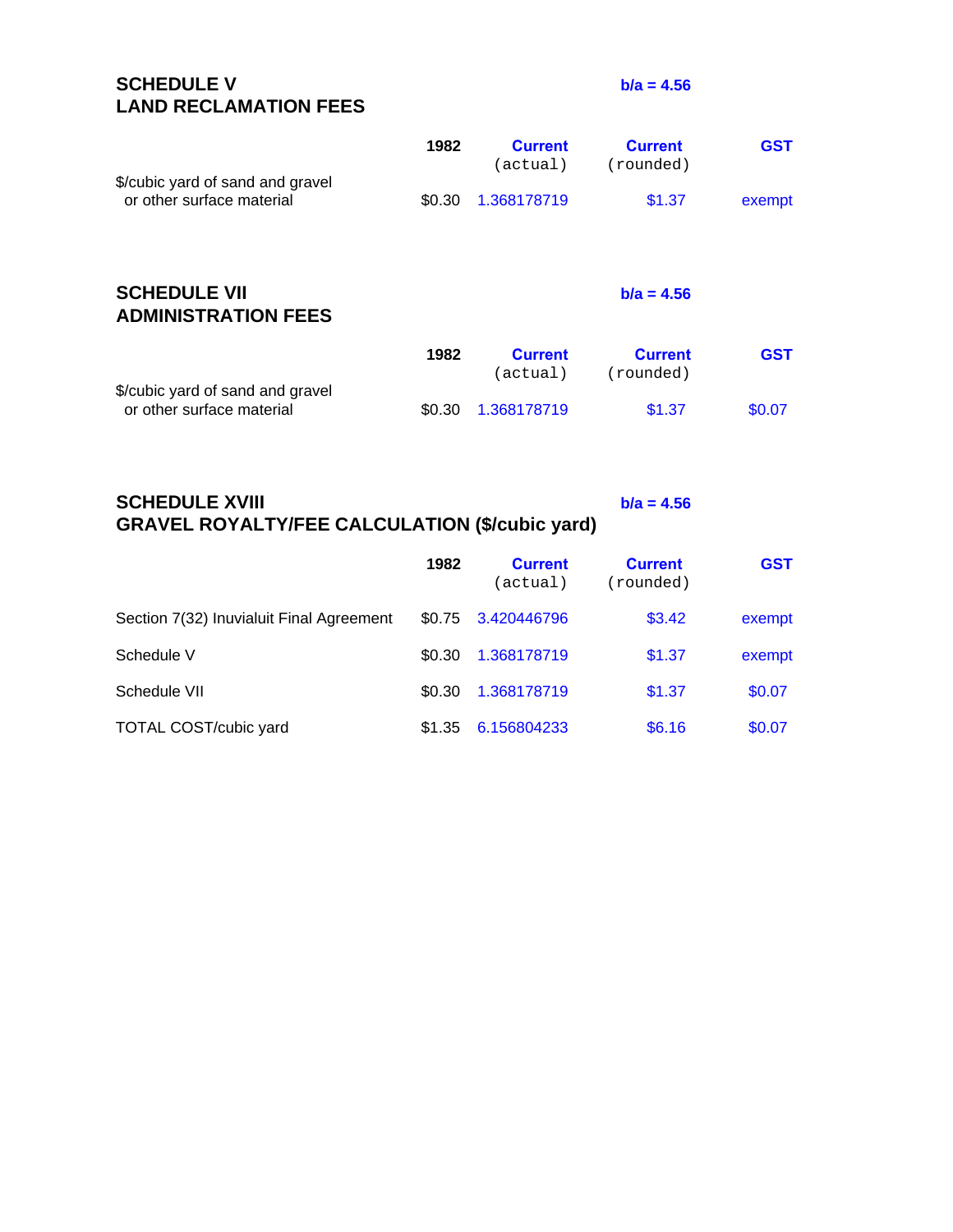**SCHEDULE XI b/a = 4.56** 

# **LAND OCCUPANCY RENTS PER YEAR FOR UNDEVELOPED LANDS (for exclusive rights)**

| <b>Type of Right</b>                    | 1982                | <b>Current</b> | <b>GST</b> |
|-----------------------------------------|---------------------|----------------|------------|
| Land Use Permit Class A: Well           | see Well Site Lease |                |            |
| Other:                                  | \$3,000.00          | \$13,681.79    | \$684.09   |
| plus \$/ha                              | \$600.00            | \$2,736.36     | \$136.82   |
| Land Use Permit Class B:                | \$600.00            | \$2,736.36     | \$136.82   |
| plus \$/ha                              | \$600.00            | \$2,736.36     | \$136.82   |
| Land Use Permit Class C:                | \$150.00            | \$684.09       | \$34.20    |
| plus \$/ha                              | \$300.00            | \$1,368.18     | \$68.41    |
| <b>Residential Lease: Inuvialuit</b>    | \$0.00              | \$0.00         | \$0.00     |
| Non-Inuvialuit                          | \$1,200.00          | \$5,472.71     | \$273.64   |
| Commercial Lease Class 1: first 0.20 ha | \$4,000.00          | \$18,242.38    | \$912.12   |
| $0.21 - 0.40$ ha                        | \$2,000.00          | \$9,121.19     | \$456.06   |
| $0.41 - 1.0$ ha                         | \$1,000.00          | \$4,560.60     | \$228.03   |
| each add. ha                            | \$300.00            | \$1,368.18     | \$68.41    |
| Commercial Lease Class 2: first 0.20 ha | \$1,200.00          | \$5,472.71     | \$273.64   |
| $0.21 - 0.40$ ha                        | \$600.00            | \$2,736.36     | \$136.82   |
| $0.41 - 1.0$ ha                         | \$300.00            | \$1,368.18     | \$68.41    |
| each add. ha                            | \$100.00            | \$456.06       | \$22.80    |
| <b>Commercial Lease Class 3</b>         | \$600.00            | \$2,736.36     | \$136.82   |
| Well-Site Lease: drilling well          | \$1,800.00          | \$8,209.07     | \$410.45   |
| completed well                          | \$1,800.00          | \$8,209.07     | \$410.45   |
| Public Lease:                           | \$1,000.00          | \$4,560.60     | \$228.03   |
| plus \$/ha                              | \$100.00            | \$456.06       | \$22.80    |
| Public Right-of-Way:                    | \$1,000.00          | \$4,560.60     | \$228.03   |
| plus \$/km                              | \$100.00            | \$456.06       | \$22.80    |
| Permanent Right-of-Way: pipeline        | \$9,600.00          | \$43,781.72    | \$2,189.09 |
| plus \$/km                              | \$2,400.00          | \$10,945.43    | \$547.27   |